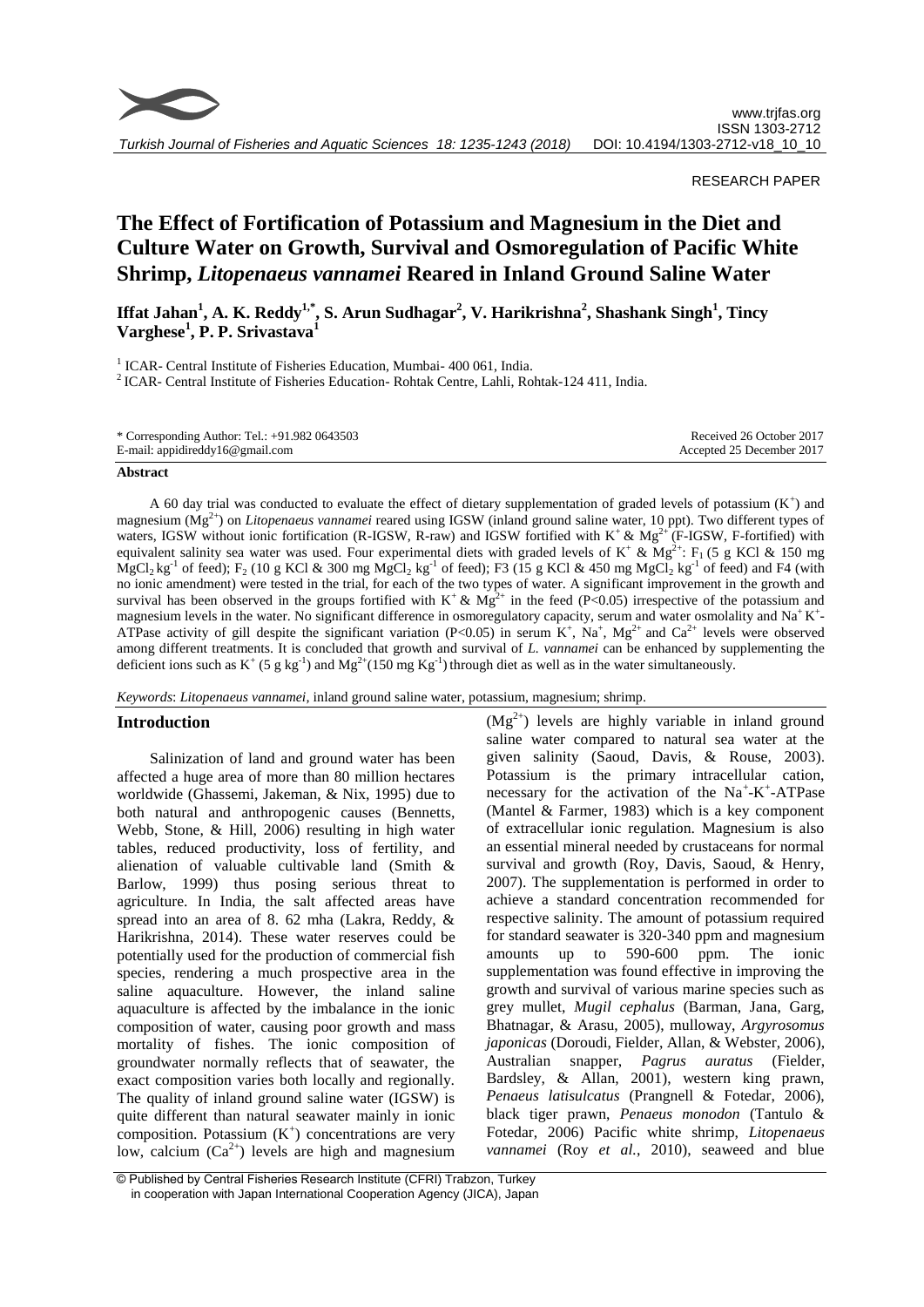mussel, *Mytilus edulis* (Dinh & Fotedar, 2016).

The Pacific white shrimp, *L. vannamei* is a brackish water species cultured in coastal areas as a valuable aquaculture commodity with high export demand and has been recognized as a candidate species for inland saline aquaculture (Davis, Saoud, McGraw, & Rouse, 2002). In order to maximize the growth and survival of shrimps, ionic manipulation of raw IGSW with  $K^+$  and  $Mg^{2+}$  is done with commercial grade muriate of potash (KCl) and magnesium chloride respectively in commercial inland saline shrimp farms (Roy *et al.*, 2010). Use of fertilizers for the ionic fortification of water in inland saline shrimp aquaculture could be costly and hence dietary supplementation of ions such as  $K^+$  and  $Mg^{2+}$  in the feed may be a cost effective (Roy *et al.*, 2010). Therefore, the major limiting minerals in inland saline shrimp culture such as  $K^+$  and  $Mg^{2+}$  could be met through diet. Furthermore, growth and survival of marine shrimps reared in low saline waters could be improved by dietary supplementation of minerals (Davis *et al.*, 2002; Roy *et al.*, 2010). The ions supplementation in the feed is more economically feasible method than that of the water, and it can increase the profit upto 15% (Iffat, 2016). The major focus of the present study is to evaluate the growth and survival of *L. vannamei* reared in raw IGSW fed with different dietary potassium and magnesium levels and its feasibility to replace ionic amendment through the water.

## **Materials and Methods**

## **Experimental Site and Animals**

The specific pathogen free (SPF) *L. vannamei* PL<sup>15</sup> (15 days old post larvae) were airlifted from Geekay Hatcheries, Nellore, Andhra Pradesh, India to the experimental site, Rohtak, Haryana, India, which is a salt affected area. The post larvae  $(PL_{15})$  were reared in earthen ponds  $(200 \text{ m}^2)$  for a period of 30 days at 10 ppt inland ground saline water having  $K^+$ levels 100% equivalence to that of sea water and  $Ca^{2+}$ : Mg<sup>2+</sup> ratio maintained at the level of 1:2.5, in order to obtain juveniles  $(3.19\pm0.18)$  g) for the experiment. The PLs were fed with commercial starter feed crumbles (Avanti Feeds Limited, Andhra Pradesh, India) three to four times a day at 25% biomass. The juvenile shrimps were collected from the pond, acclimatized and nursed in 500 L capacity FRP tanks for a period of 6 days with sufficient aeration and *ad libitum* feeding.

## **Preparation of Control and Treatment Media**

The inland saline water required for the experiment was prepared by following the protocols of Raizada *et al.* (2015). Raw IGSW of 15 ppt from a bore well was pumped in cement tanks and allowed to settle for a week. Further, that water was filtered with

a 100 µ filter bag and drawn inside the wet laboratory, and then stored in 12 FRP tanks (1200 L). The water was disinfected by application of bleaching powder (Calcium hypochlorite) at  $15 \text{ mgL}^{-1}$  and vigorously aerated for at least 48 h before use. The stored water was diluted with fresh water to prepare a salinity of 10 ppt which was constant in all treatment media. Two types of water were used in this experiment (i) raw inland ground saline water (R-IGSW); (ii) fortified inland ground saline water (F-IGSW) having K + levels 100% equivalence to that of sea water and  $Ca^{2+}$ : Mg<sup>2+</sup> ratio maintained at the level of 1:2.5. F-IGSW was prepared by amending R-IGSW with commercial grade Muriate of Potash (KCl) and Magnesium Chloride  $(MgCl<sub>2</sub>.6H<sub>2</sub>O)$  as per the following formulae based on Davis, Boyd, Rouse, and Saoud (2005). The amount of potassium and magnesium were calculated by the following equations:

Quantity of potassium for  $F - IGSW = (10.7 \times Salinity) - Available potassium in R - IGSW$ 

Quantity of magnesium for F - IGSW

= (Calcium content  $\times$  2.5) – (Available magnesium in R – IGSW X 3.7)

All test and reference water were prepared 15 days prior to the commencement of the trial. The salinity of the water was tested using a handheld refractometer (Atago, Tokyo, Japan) and was counter checked with salinity titration (APHA, 2005). The  $Na<sup>+</sup>$  and  $K<sup>+</sup>$  levels were analyzed using flame photometry (Microprocessor flame photometer, Model 1382, ESICO, Haryana, India). The total hardness,  $Ca^{2+}$  and  $Mg^{2+}$  concentrations were analyzed using Ethylene diamine tetra-acetic acid (EDTA) titration (APHA, 2005). The ionic profile of the water was analyzed before the commencement of the experiment. The different experimental media were prepared in the same way if and when necessary.

## **Preparation of Experimental Diets and Analysis of Proximate Composition**

Four experimental feeds were used in this study by amending various levels of KCl (Merck, India) and  $MgCl<sub>2</sub>$  (Merck, India) as sources of K<sup>+</sup> and Mg<sup>2+</sup> respectively in the commercial shrimp feed pellets of size 1.2-1.6 mm (CP Aquaculture India Pvt. Ltd., Chennai, India) by gelatin coating method adopted from Piper *et al.* (1982) with slight modification. The various experimental diets prepared and their mineral inclusion levels are as follows, F1 (5 g KCl & 150 mg  $MgCl<sub>2</sub> kg<sup>-1</sup>$  of feed); F2 (10 g KCl and 300 mg  $MgCl<sub>2</sub>$  $kg^{-1}$  of feed); F3 (15 g KCl and 450 mg MgCl<sub>2</sub> kg<sup>-1</sup> of feed); and F4 (0 g KCl and 0 mg  $MgCl<sub>2</sub> kg<sup>-1</sup>$  of feed). These inclusion levels were selected with reference to the supplementation levels used by Roy, Davis, Saoud and Henry (2007) in the same shrimp species. For preparing 1 kg of feed, required amounts of KCl and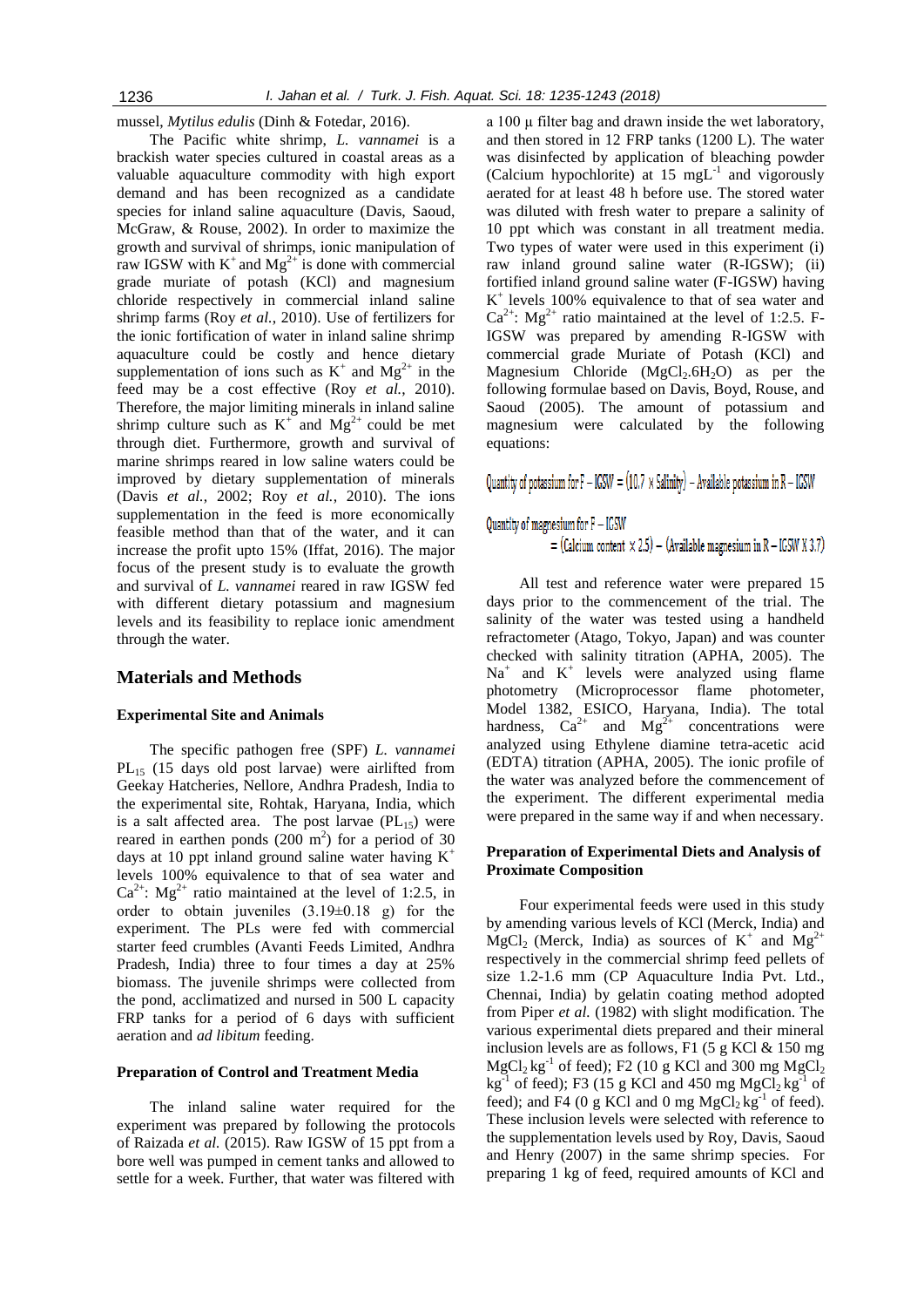$MgCl<sub>2</sub>$  were dissolved in 125 ml distilled water and the solution was boiled. Then 1.5 g of gelatin was slowly dissolved in the boiling solution and allowed to cool to room temperature and the mixture was mixed homogeneously with the commercial feed (CP Aquaculture India Pvt. Ltd., Chennai, India). Proximate analysis of the carcass tissue of shrimps and diets were measured by standard methods (AOAC, 1995) mentioned in Table 1.

A 60 day experiment was conducted to test whether the supplementation of potassium and magnesium through feed to improve the production performance of *L. vannamei* in R-IGSW. Two hundred and forty juveniles of *L.vannamei* (3.19±0.18 g) were distributed randomly in eight distinct experimental groups in triplicate with different combinations of  $K^{\dagger}$ -Mg<sup>2+</sup> amendment in water and feed, following a completely randomized design. The setup consisted of 24 plastic circular tanks (150 L capacity) covered with perforated lids to avoid jumping out of the shrimps. The various treatment groups are as follows, C (R-IGSW with F4 feed); T1 (F-IGSW with F4 feed); T2 (R-IGSW with F1 feed); T3 (R-IGSW with F2 feed); T4(R-IGSW with F3 feed); T5 (F-IGSW with F1 feed); T6 (F-IGSW with F2 feed) and T7 (F-IGSW with F3 feed) based on the concentrations used by Roy *et al.* (2007). Shrimps were fed at a rate of 3% of body weight, in four equal split doses. However, left over feed and shrimp excreta were siphoned out daily and the constant water level was maintained by adding water from respective storage tanks. In all experimental groups, dissolved oxygen (Winkler's method), pH (digital electronic pH meter), and temperature (mercury thermometer) were measured daily, whereas ammonia, nitrite, total alkalinity, total hardness was monitored twice a week by following the standard methods of APHA (1981).

#### **Growth Performance**

The growth parameters were monitored at a regular interval of 10 days for the whole culture period of 60 days. The shrimps were weighed and the growth parameters are calculated with the formulae given by Omitoyi (1999) as follows;

Weight Gain (%)

$$
WG\left(\text{\%}\right) = \frac{Final Weight - Initial Weight}{Initial Weight}X\,100
$$

Specific growth rate (SGR)

SGR (
$$
\%
$$
) =  $\frac{\ln(\text{Final Weight}) - \ln(\text{Initial Weight})}{\text{Experimental period in days}} X 100$ 

Feed conversion ratio (FCR)

$$
FCR = \frac{Feed\ given\ (Dry\ Weight\ )}{Body\ Weight\ gain\ (Wet\ Weight\ )}
$$

Feed efficiency ratio (FER)

$$
FER = \frac{Net weight gain (Wet Weight)}{Feed given (Dry Weight)}
$$

Protein efficiency ratio (PER)

$$
PER = \frac{Net weight gain (Wet Weight)}{Protein Fed}
$$

Survival Rate

$$
Survival(%) = \frac{Total no. of animals harvested}{Total no. of animals stocked} X 100
$$

## **Osmolality and Osmoregulatory Capacity (OC)**

Haemolymph samples were drawn at the end of the trial following the methodology adopted by Antony *et al.* (2015). Shrimp in inter molt stage were selected for collection of serum and were collected randomly from animals within a tank and pooled. Haemolymph (500-800  $\mu$ L) was collected with a 1.0 mL tuberculin syringe from the junction of the cephalothorax and the abdomen by inserting the needle into the pericardial cavity. The samples were transferred to 1.5 mL Eppendorf tubes and are placed in a refrigerator for clotting (4°C, 15 min). Instantly after clotting, the clot was crushed by a plastic rod and the samples were centrifuged at 2990 x *g* for 30min (Spinwin, MC02, Tarsons, Daihan Scientific, Seoul, Korea) to obtain serum (Tantulo & Fotedar, 2006). The water and serum osmolality (mOsm  $kg^{-1}$ ) were measured using a cryoscopic osmometer (Osmomat® 030, Gonotec GmbH, Berlin, Germany). The osmoregulatory capacity (OC) of the juveniles in different treatments was calculated by subtracting serum and water osmolality (Lignot, Spanings-Pierrot, & Charmantier, 2000). The remaining serum samples were stored at -20°C until further analysis.

**Table 1.** Proximate composition of experimental diets (% dry matter basis, Mean  $\pm$  SE)

| Diet | CP <sup>T</sup><br>(96) | $EE^{2}(% )$    | $NFE3$ (%)       | $CF^4$<br>(% )   | Ash $(\%)$             | $DE^3$ (Kcal/Kg)  |
|------|-------------------------|-----------------|------------------|------------------|------------------------|-------------------|
| F1   | 34.84 $\pm$ 0.11        | $4.82\pm0.01$   | $40.01 \pm 0.71$ | $10.22 \pm 0.08$ | $11.13^{b}$ $\pm 0.03$ | $338.78 \pm 2.52$ |
| F2   | $35.12\pm0.20$          | $4.64\pm0.01$   | $38.67 \pm 0.69$ | $9.81 \pm 0.07$  | $11.76^{\circ}$ ± 0.01 | $336.92 \pm 3.18$ |
| F3   | $35.34\pm 0.21$         | $4.53\pm0.01$   | $38.16\pm0.37$   | $9.74\pm 0.02$   | $12.23^{\circ}$ ±0.01  | $334.77 \pm 2.36$ |
| F4   | $35.32\pm0.09$          | $4.51 \pm 0.02$ | $39.10 \pm 0.26$ | $10.34\pm0.06$   | $10.74^{\circ}$ ±0.14  | $338.27 \pm 2.94$ |

<sup>1</sup>Crude Protein, <sup>2</sup>Ether extract, <sup>3</sup>Nitrogen Free Extract, <sup>4</sup>Crude Fiber, <sup>5</sup>Digestible energy (K cal/ 100g) = (% CP x 4) + (% EE x 9) + (NFE x 4) (Halver, 1976) Values with different superscripts in the same column differ significantly ( $p < 0.05$ ) and values are expressed as mean  $\pm$  SE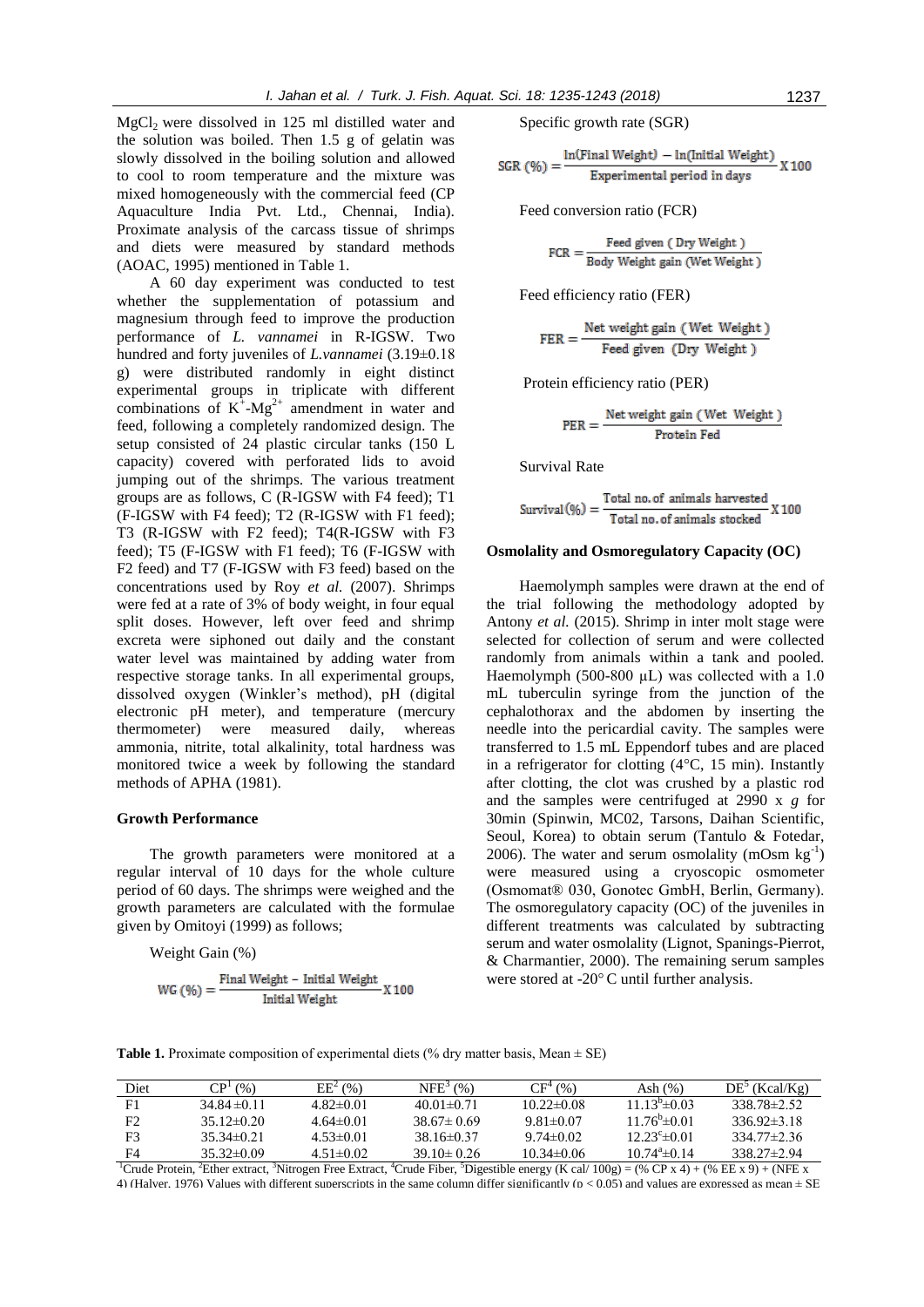# **Na<sup>+</sup>K + -ATPase Activity**

 $Na<sup>+</sup> K<sup>+</sup> -ATPase activity in gills was determined$ by modified method of Post and Sen (1967) The reaction mixture consisted of 1ml Tris HCl buffer, 100mM NaCl, 20Mm KCl, 3mM MgCl<sub>2</sub>, 5mM ATP and the samples were run with and without the presence of ouabain. After the completion of reaction supernatant was taken for the estimation of inorganic phosphorus. The inorganic phosphorus was estimated by the method Fiske and Subbarow (1925). The ATPase activity was expressed as nano moles Pi released min<sup>-1</sup>mg<sup>-1</sup> protein at 37°C.

### **Serum Ionic Concentration**

The serum samples were subjected to acidic digestion in microwave digestion system (Microwave Digestion System, Model STARTD, SN-135177, Milestone, USA). The Nitric acid (HNO3, AS008, 70%, Himedia Laboratory Pvt. Ltd., Mumbai, India) and Hydrofluoric acid (HF, AS005, 40%, Himedia Laboratory Pvt. Ltd., Mumbai, India) were added in 5:1 ratio kept for digestion, and completely digested samples were allowed to cool to room temperature; then, digested samples were filtered with Whatman paper of 0.45-μm pore size, and total volume of 50 ml was made with TDW and further subjected to metal analysis through Inductively Coupled Plasma - Atomic Emission Spectroscopy, ICP-AES (SPECTRO Analytical Instruments GmbH, Germany) (Thompson & Walsh, 1989; Moore, 1989) at the SAIF, Indian Institute of Technology, Mumbai, India.

#### **Statistical Analysis**

The data was analyzed with a statistical package SPSS version 22.0 in which data were subjected to one-way Analysis of Variance (ANOVA). The difference between the FIGSW and RIGSW was tested with two sample t test after

assuming equal variance using Levene's test. The data of various parameters were tested for their normality using shapiro-wilk test. Duncan's multiple range tests were used to determine the significant differences between the means. P-value < 0.05 was considered as statistically significant.

# **Results**

#### **Water Quality and Proximate Composition**

The proximate composition of various experimental feed F1, F2, F3 and F4 are given in Table 1. Throughout the 60 day trial, there were no differences in water quality observed among the different experimental treatments. Dissolved oxygen  $(7.8 \text{ mgL}^{-1})$ , pH  $(8.2)$ , temperature  $(23.1^{\circ}\text{C})$ , total ammonia nitrogen  $(0.25 - 0.36 \text{ mgL}^{-1})$ , nitrite nitrogen  $(0.07 \text{ to } 0.71 \text{ mgL}^{-1}), K^+$   $(12.75 - 330 \text{ mgL}^{-1}), Mg^{2+}$  $(452.5-597.5 \text{ mgL}^{-1}), \text{ Ca}^{2+} (86.5-117.5 \text{ mgL}^{-1})$ remained within acceptable limits for the culture of *L. vannamei* (Table 2)

## **Growth Rate and Survival**

There was a significant difference in the survival rates of *L.vannamei* juveniles reared in different treatment groups (Table 3). The survival (%) in the F-IGSW was significantly higher than that of R-IGSW (Table 4). It is to be noted that, all the animals died within 3 days from the start of the experiment in control group (C), in which the experimental animals were reared in raw IGSW by using F4 feed which had no potassium and magnesium supplementation. Except for survival, this treatment has been excluded from the study and further analysis due to complete mortality. Significantly higher survival (P<*0.05*) rates were observed in T5 and T6 groups compared to other treatment groups.

At the end of the experimental trial, there was a significant difference (P<*0.05*) among the various

**Table 2.** Physico-chemical parameters for growth experiment with juvenile *L. vannamei* (Mean ±S. E)

| Water quality parameters             | $R-IGSW1$                | $F-IGSW2$                | $NSW^3$                |
|--------------------------------------|--------------------------|--------------------------|------------------------|
| Dissolved Oxygen $(mgL^{-1})$        | $7.8 \pm 0.01$           | $7.8 \pm 0.01$           | $7.8 \pm 0.01$         |
| Temp $(^0C)$                         | $23.1 \pm 0.03$          | $23.1 \pm 0.03$          | $23.1 \pm 0.03$        |
| Free $CO_2$ (mgL <sup>-1</sup> )     | Nil                      | Nil                      | Nil                    |
| pH                                   | $8.2 \pm 0.03$           | $8.2 \pm 0.03$           | $8.2 \pm 0.03$         |
| Hardness $(mgL^{-1})$                | $2460 \pm 0.02$          | $2793.5 \pm 0.12$        | $2488 \pm 0.01$        |
| $Ca^{2+}$ cont. (mgL <sup>-1</sup> ) | $107^{\rm b} \pm 0.03$   | $86.5^{\circ} \pm 0.02$  | $117.5^b \pm 0.04$     |
| $Mg^{2+}$ cont. (mgL <sup>-1</sup> ) | $452.5^{\circ} \pm 0.04$ | $533.5^b \pm 0.02$       | $597.5^b \pm 0.04$     |
| Alkalinity $(mgL^{-1})$              | $325.2^b \pm 0.01$       | $290.3^{\circ} \pm 0.01$ | $328.7^b \pm 0.01$     |
| Ammonia-N $(mgL^{-1})$               | $0.25 \pm 0.02$          | $0.36 \pm 0.02$          | $0.32 \pm 0.02$        |
| Nitrite-N $(mgL^{-1})$               | $0.07 \pm 0.01$          | $0.71 \pm 0.02$          | $0.49 \pm 0.01$        |
| $K^+$ content (mgL <sup>-1</sup> )   | $12.75^{\circ}$ ±0.01    | $105^b \pm 0.01$         | $330^{\circ} \pm 0.01$ |
| $Na+ content (mgL-1)$                | $3290^a \pm 0.01$        | $3045^{\circ} \pm 0.03$  | $3567^b \pm 0.03$      |

<sup>1</sup> Raw Inland Ground Saline Water, <sup>2</sup> Fortified Inland Ground Saline Water, <sup>3</sup> Natural Seawater. Values with different superscripts in the same row differ significantly ( $P \le 0.05$ ) and data is expressed as Mean  $\pm S$ . E (n=9).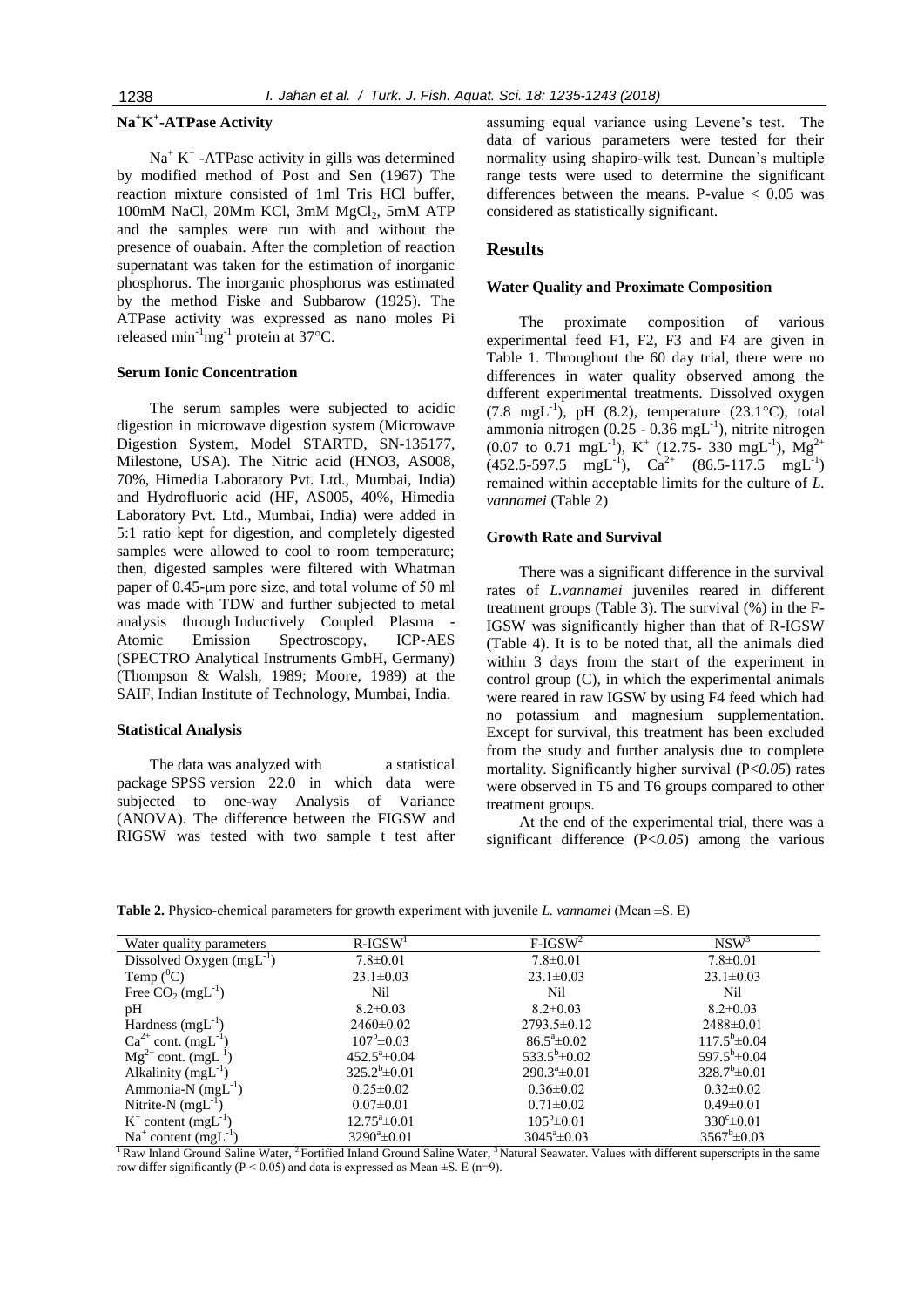**Table 3.** Survival,  $WG^1$ ,  $SGR^2$ ,  $FCR^3$ ,  $PER^4$  and  $Na^+K^+$ -ATPase activity levels (mean $\pm SE$ ) of shrimp reared in different treatments after 60 days.

| Treatment      | Type of<br>water | $K^+ Mg^{2+}$ fortification in<br>feed                           | Survival (%)                 | WG(%)                      | <b>SGR</b>            | <b>FCR</b>             | <b>PER</b>              |
|----------------|------------------|------------------------------------------------------------------|------------------------------|----------------------------|-----------------------|------------------------|-------------------------|
| C <sub>1</sub> | R-IGSW           | F4 feed (with no ionic<br>amendment)                             | $0.00^a$                     |                            |                       |                        |                         |
| T1             | F-IGSW           | F4 feed (with no ionic<br>amendment)                             | $83.30^{d} \pm 1.08$         | $213.53^{\circ} \pm 9.90$  | $0.82^b \pm 0.02$     | $1.5^{ab} \pm 0.04$    | $1.96^{\rm b} \pm 0.05$ |
| T <sub>2</sub> | R-IGSW           | F1 feed $(5 \text{ g KCl} \& 150)$<br>$mg MgCl2 kg-1$ of feed)   | $66.93^{b} \pm 0.41$         | $144.46^{ab} \pm 13.46$    | $0.64^a \pm 0.04$     | $1.8^{bc} \pm 0.15$    | $1.61^{ab} \pm 0.13$    |
| T <sub>3</sub> | R-IGSW           | F <sub>2</sub> feed (10 g KCl & 300)<br>mg $MgCl2kg-1$ of feed)  | $76.26^{\circ} \pm 0.40$     | $149.73^{ab} \pm 17.48$    | $0.65^{\circ}$ ± 0.04 | $1.8^{bc} \pm 0.09$    | $1.60^{ab} \pm 0.13$    |
| T <sub>4</sub> | R-IGSW           | F3 feed (15 g KCl & 450)<br>mg $MgCl2 kg-1$ of feed)             | $66.83^{b} \pm 0.85$         | $124.25^{\circ}$ ± 14.08   | $0.58^{\circ}$ ± 0.04 | $2.0^{\circ} \pm 0.14$ | $1.41^a \pm 0.09$       |
| <b>T5</b>      | F-IGSW           | F1 feed (5 g KCl & 150)<br>mg $MgCl2kg-1$ of feed)               | $96.93^{f} \pm 0.75$         | $192.44^{bc} \pm 3.07$     | $0.77^b \pm 0.07$     | $1.6^{ab} \pm 0.02$    | $1.76^{bc} \pm 0.02$    |
| T <sub>6</sub> | F-IGSW           | F <sub>2</sub> feed (10 g KCl & 300)<br>mg $MgCl2 kg-1$ of feed) | $97.50^{\mathrm{f}}\pm 0.30$ | $241.87^{\circ} \pm 20.94$ | $0.88^{b} \pm 0.04$   | $1.3^a \pm 0.04$       | $2.00^{\circ}$ ±0.05    |
| T7             | F-IGSW           | F3 feed (15 g KCl & 450)<br>mg $MgCl2 kg-1$ of feed)             | $90.20^{\circ}$ ±3.7         | $204.93^{\circ} \pm 23.98$ | $0.80^{b} \pm 0.05$   | $1.5^{ab} \pm 0.05$    | $1.82^{bc} \pm 0.09$    |

<sup>1</sup> weight gain; <sup>2</sup> specific growth rate;  $3$  feed conversion ratio;  $4$  protein efficiency ratio.

Values with different superscripts in the same column differ significantly (P<0.05) and expressed as mean  $\pm$  SE (n=9).

\*All the animals died within 3 days from the start of the experiment in control group (C)

| Parameters                                                                                                      | $R$ -IGSW <sup>1</sup>  | $F$ -IGSW <sup>2</sup>   |
|-----------------------------------------------------------------------------------------------------------------|-------------------------|--------------------------|
| Survival (%)                                                                                                    | $52.50^{\circ}$ ± 7.64  | $91.98^{\rm b} \pm 3.33$ |
| WG(%)                                                                                                           | $139.48^a \pm 7.76$     | $213.19^{b} \pm 10.49$   |
| SGR                                                                                                             | $0.62^{\circ}$ ± 0.02   | $0.81^{b} \pm 0.02$      |
| <b>FCR</b>                                                                                                      | $1.86^{\circ} \pm 0.07$ | $1.48^{\rm b} \pm 0.06$  |
| <b>PER</b>                                                                                                      | $1.54^a \pm 0.07$       | $1.88^{\rm b} \pm 0.06$  |
| Serum $K^+$ (ppm)                                                                                               | $2.42 \pm 0.13$         | $3.08 \pm 0.33$          |
| Serum $Na^+$ (ppm)                                                                                              | $66.03 \pm 2.28$        | $79.30\pm 6.39$          |
| Serum $Ca^{2+}$ (ppm)                                                                                           | $6.00 \pm 0.15$         | $7.29 \pm 0.61$          |
| Serum $Mg^{2+}(ppm)$                                                                                            | $1.03 \pm 0.11$         | $1.36 \pm 0.20$          |
| Serum osmolality (mOsmolkg <sup>-1</sup> )                                                                      | $878.10 \pm 1.22$       | $878.33 \pm 1.0$         |
| Water osmolality (mOsmolkg <sup>-1</sup> )                                                                      | $238.32\pm0.33$         | $237.24 \pm 0.86$        |
| Osmoregulatory capacity (mOsmol $kg^{-1}$ )                                                                     | $639.33 \pm 1.25$       | $638.245 \pm 1.64$       |
| Gill Na <sup>+</sup> K <sup>+</sup> -ATPase activity (Nano moles Pi mg <sup>-1</sup> protein hr <sup>-1</sup> ) | $11.27 \pm 0.26$        | $12.51 \pm 0.52$         |

<sup>1</sup> Raw Inland Ground Saline Water, <sup>2</sup> Fortified Inland Ground Saline Water. Values with different superscripts in the same row differ significantly (P<0.05) and data is expressed as Mean  $\pm$ S. E (n=9).

treatments in terms of WG (%) (Table 3), with highest weight gain (%) observed in T1, T6 and T7 groups compared to other treatments. In this trial, significant differences in SGR, FCR and PER values were observed among various treatment groups (Table 3). The WG (%), SGR and PER values were significantly higher in F-IGSW when compared to those of R-IGSW while FCR values were significantly lower in the F-IGSW group (Table 4). The SGR values were significantly higher (P<0.05) in T1, T5, T6 and T7 groups compared to other treatments. FCR was found to be significantly  $(P<0.05)$  lower in the T6 group, compared to other groups. In addition, the PER values were significantly higher in the T6 group compared to the other treatment groups

# **Parameters of Osmoregulation**

There was no significant difference between F-IGSW and R-IGSW groups in terms of osmoregulatory parameters (Table 4). There was no

significant difference (P>0.05) among the osmolality of the shrimps reared in different treatment groups (Table 5) with or without potassium magnesium fortification either in water or feed. Osmoregulatory capacity did not vary significantly  $(P<0.05)$  among the treatments while it differed numerically within a narrow range  $(641.33 \text{ to } 633.33 \text{ mOsmol kg}^{-1})$ . A similar trend was observed with serum and water osmolality values. Similarly, there were no significant differences between the Na<sup>+</sup> K<sup>+</sup> -ATPase activity of gills among the treatment groups.

The serum  $K^+$  and  $Na^+$  levels were significantly enhanced by the fortification of potassium in both water and feed. However, the serum  $K^+$  and  $Na^+$  levels were higher in those groups reared in fortified waters (T5, T6 and T7) meanwhile exhibiting a minimal increase with dietary supplementation as highest values were in T7 group. At all the levels of the fortification either in feed or water, the serum  $Ca^{2+}$ and  $Mg^{2+}$  levels were also increased in the treatments having R-IGSW (T5, T6 and T7) compared to those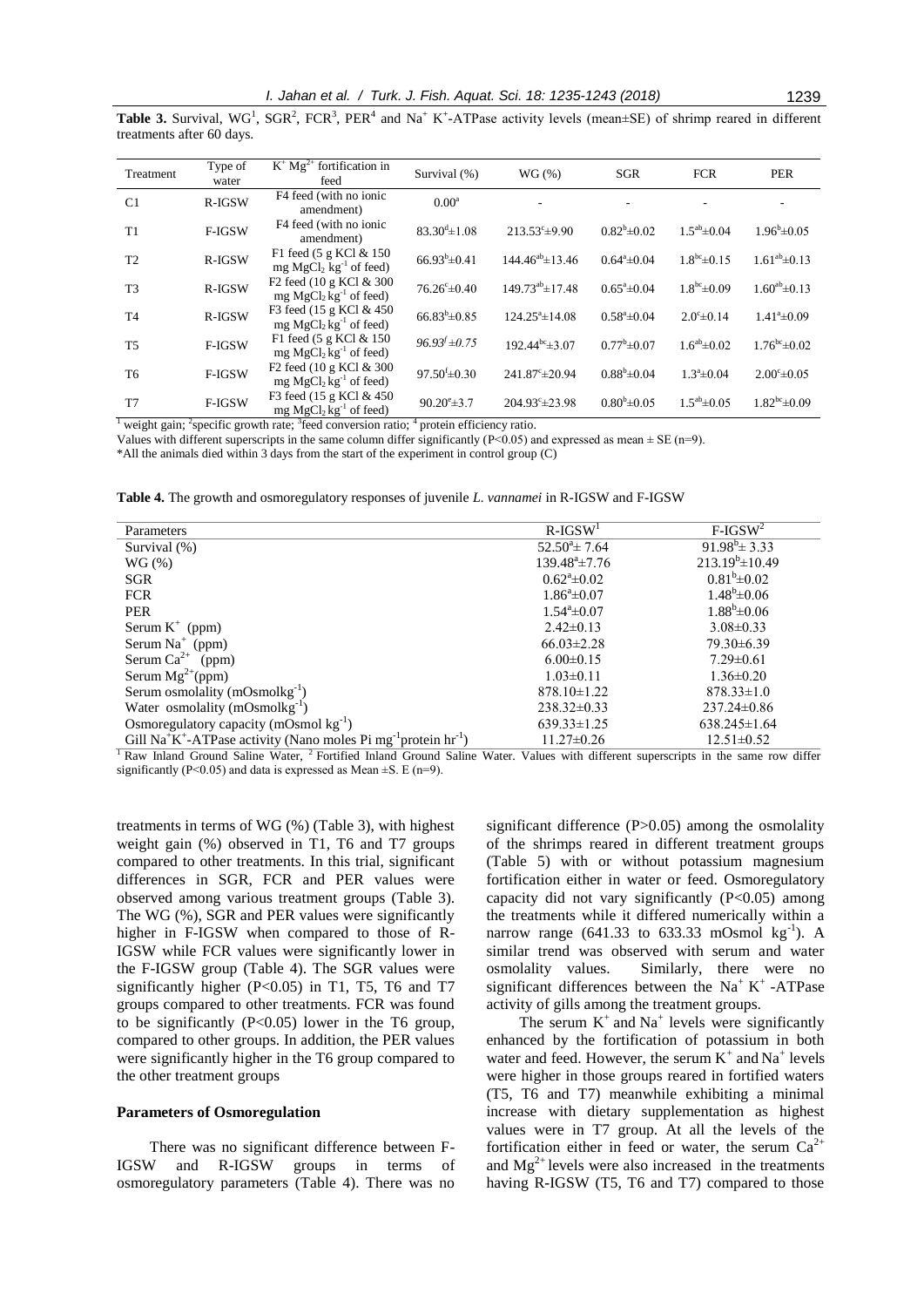| <b>Treatments</b> | Serum K <sup>+</sup>    | Serum Na <sup>+</sup>   | Serum Ca <sup>2+</sup> | Serum                  | Serum osmolality                                                                                                   | Water osmolality  | <b>established</b>          |                                                           |
|-------------------|-------------------------|-------------------------|------------------------|------------------------|--------------------------------------------------------------------------------------------------------------------|-------------------|-----------------------------|-----------------------------------------------------------|
|                   | (mud                    | (ppm)                   | (ppm)                  | $Mg^{2+}(ppm)$         | $(mOsmolkg-1)$                                                                                                     | $(mOsmolkg-1)$    | $(mOsmol kg-1)$<br>capacity | Gill Na+K+ATPase activity (Nano moles Pi mg-brotein hr-1) |
|                   | 10.04481                | 60.5840.01              | 540.03                 | 0.7840.02              | 875.33±5.36                                                                                                        | 235.66±1.20       | 639.66±5.48                 | 13.26±0.24                                                |
|                   | 2640.01                 | 61.6640.01              | 7140.03                | 0.8940.02              | 875.66±1.45                                                                                                        | 238.66±1.70       | 537.01±2.51                 | $1.37 + 0.20$                                             |
|                   | 2.31#0.05               | 200∓ <sub>4</sub> 80'/! | 0.04480.02             | 0.9440.03              | 379.33±0.57                                                                                                        | 237.66±0.88       | 641.33±0.33                 | 1.69±0.59                                                 |
|                   | 20.0440.02              | 69.37-+0.10             | $6.22b + 0.05$         | $.27^{b+0.01}$         | 879.33±0.33                                                                                                        | 238.66±1.70       | 639.66±1.85                 | $10.77 + 0.06$                                            |
|                   | 0.04014                 | 83.634±0.03             | IQ04-85                | $.41 - 0.03$           | 179.33±1.85                                                                                                        | 238.00±3.05       | 639.66±1.20                 | $11.13 + 0.43$                                            |
|                   | 3.314±0.05              | 83.544±0.07             | $7.67 - 0.04$          | LO.0 <del>4</del> b.01 | 1674333                                                                                                            | $239.33 \pm 2.84$ | 533.33±3.17                 | $13.41 \pm 0.44$                                          |
|                   | 1.75 <sup>+</sup> ±0.20 | 89.46 ± 0.21            | $3.42 - 0.02$          | 10.0400                | 879.33±0.88                                                                                                        | 236.00±2.00       | 540.33±2.02                 | $2.25 \pm 1.24$                                           |
|                   |                         |                         |                        |                        | lues with different superscripts in the same column differ significantly (P<0.05) and expressed as mean ± SE (n=9) |                   |                             |                                                           |

**Table 5.** Serum

K+, Na

+, Ca<sup>2+</sup>, Mg<sup>2+</sup>, Osmolality of serum and water and osmoregulatory capacity (OC) (mean±SE) of different treatments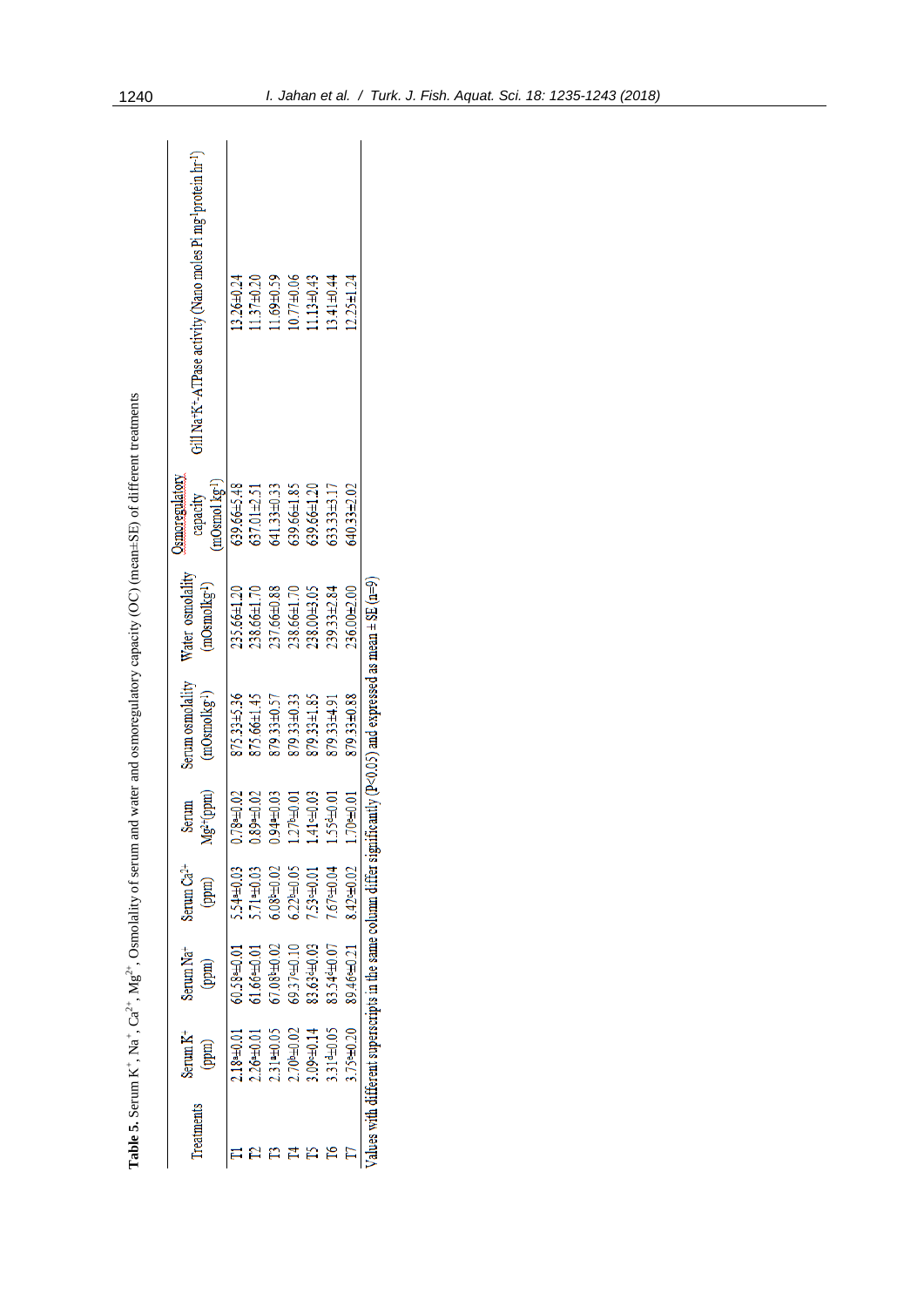groups reared in F-IGSW.

#### **Discussions**

In this study, complete mortality of *L. vannamei* juveniles were observed in raw inland ground saline water without fortified feed, which is in agreement with earlier studies (Tantulo & Fotedar, 2007). It might be due to the deficiency of potassium in the water as well as feed. The survival rates of *L. vannamei* were observed to be dependent on the availability of  $K^+$  and  $Mg^{2+}$  minerals in low saline waters and dietary amendment of these minerals can significant help to improve the survival of shrimps grown in low saline conditions (Roy, 2006; Shiau & Hsieh, 2001). Under low saline conditions, supplementation of 1% chelated potassium through diet improved the growth of *L. vannamei*; however the survival of animals was comparatively lower (Saoud, Roy, & Davis, 2007). This result is comparable with the present study, in which highest survival was obtained at F1 and F2 feed supplementation in T5  $(96.93\pm0.75)$  and T6  $(97.5\pm0.30)$  treatments.

The present study indicates that highest growth of *L. vannamei* can be achieved by minerals fortification in both water and feed. It was also observed that shrimp are able to survive and grow only by providing dietary fortification of potassiummagnesium. Those shrimps reared in fortified water with amended various levels of potassiummagnesium showed best growth performance in terms of weight gain (%) and specific growth rate compared with other treatments. The better FCR and PER were also observed in the groups fed with moderate level of  $K^+$  and Mg<sup>2+</sup> supplementation (F2 feed) in both R-IGSW and F-IGSW. However, the maximum growth can be achieved only through the fortification of the minerals in the culture system. These results are comparable with the studies of Roy (2006), who observed an enhanced growth of *L. vannamei* reared in low saline water when fed with diet containing potassium amino acid complex (1% K). The diets contain varying concentration of potassium levels from  $5\text{-}15g$   $\text{Kg}^{-1}$  and the raw and fortified seawater contain 12.75 and 105  $mgL^{-1}$  respectively (Table 2) while seawater concentration of potassium can elevate upto 330 mg $L^{-1}$ . It is reported that dietary potassium exerts a positive effect on the growth, osmoregulation, nitrogen metabolism and immunity of pacific white shrimp reared in low saline seawater (Liu *et al.*, 2014). Gong, Jiang, Lightner, Collins, & Brock (2004) concluded that an increased growth of *L. vannamei* fed a diet containing KCl, MgO, and NaCl compared with a diet without any of these minerals. Reduction in magnesium causes a reduction in potassium also in the body of shrimp, which was reported earlier in *L.vannamei* (Davis, Lawrence, & Gatlin, 1992). In addition to this, magnesium deficiency affected the survival and growth

performance of post larva and juvenile shrimps (Saoud *et al.*, 2003).

There were no significant differences between the osmoregulatory capacity (OC) of the shrimps reared in different treatments with or without potassium-magnesium fortification either in water or feed was observed in this study. This may be due to the ability of the animal to cope up within the narrow range of the different ion concentration as described by an earlier study (Gong *et al.*, 2004).

There were no significant differences between serum and water osmolality between the treatments. This would appear to confirm reports of (Roy *et al.*, 2007) who identified a non-significant difference between serum osmolality and concluded that serum osmolality is not affected by dietary supplementation of ions because it is a function of the salinity of the rearing water. Gong *et al.* (2004) reported that dietary supplementation of the sources of KCl, MgO, NaCl, phospholipids, and cholesterol had improved the osmoregulatory capacity of the shrimp.

Ionic regulation and osmoregulatory process is significantly regulated by  $Na^+ K^+$ -ATPase activity in crustaceans (Perry, 1997) and potassium is a mandatory for activation of Na<sup>+</sup> K<sup>+</sup> -ATPase (Mantel & Farmer, 1983). In the present study, there is no significant difference in  $Na^+ K^+$ -ATPase activity of gill tissue among the treatments, which is comparable with the studies of Hurtado *et al.* (2006) who concluded  $Na<sup>+</sup> K<sup>+</sup> -ATP$ ase activity is not affected by either diet or salinity. In contrast, it was demonstrated that the composition of ions in the serum varied in accordance with the dietary levels of minerals and this regulation pattern had been noticed among other penaeid species also (Dall & Smith, 1981; Cheng & Liao, 1986). However, the individual differences in the ionic composition is observed among the groups, indicating that the addition of  $K^+$  and  $Mg^{2+}$  ions in the culture water as well as the feed enhanced the  $K^+$ ,  $Na<sup>+</sup>$ ,  $Mg<sup>2+</sup>$  and  $Ca<sup>2+</sup>$  levels in serum. The groups which received the supplementation by both the water and diet had maximum level of these serum ions. Surprisingly, these enhanced individual ions failed to produce any increments in plasma osmoregulatory capacity which might be due to the fact that the animal have balanced the osmolality with the organic osmolytes (Gong *et al.*, 2004).

#### **Conclusions**

The present study demonstrated that *L. vannamei* could be cultured in raw inland ground saline water by supplementing the potassium and magnesium in the feed at a dosage of 10 g KCl  $&$  300 mg MgCl<sub>2</sub>. However, the survival and growth of the shrimps achieved by ion fortification in water is still higher than those achieved by dietary supplementation. This may be due to the limited ability of the intestine for osmotic regulation compared to gill and skin. However, the similar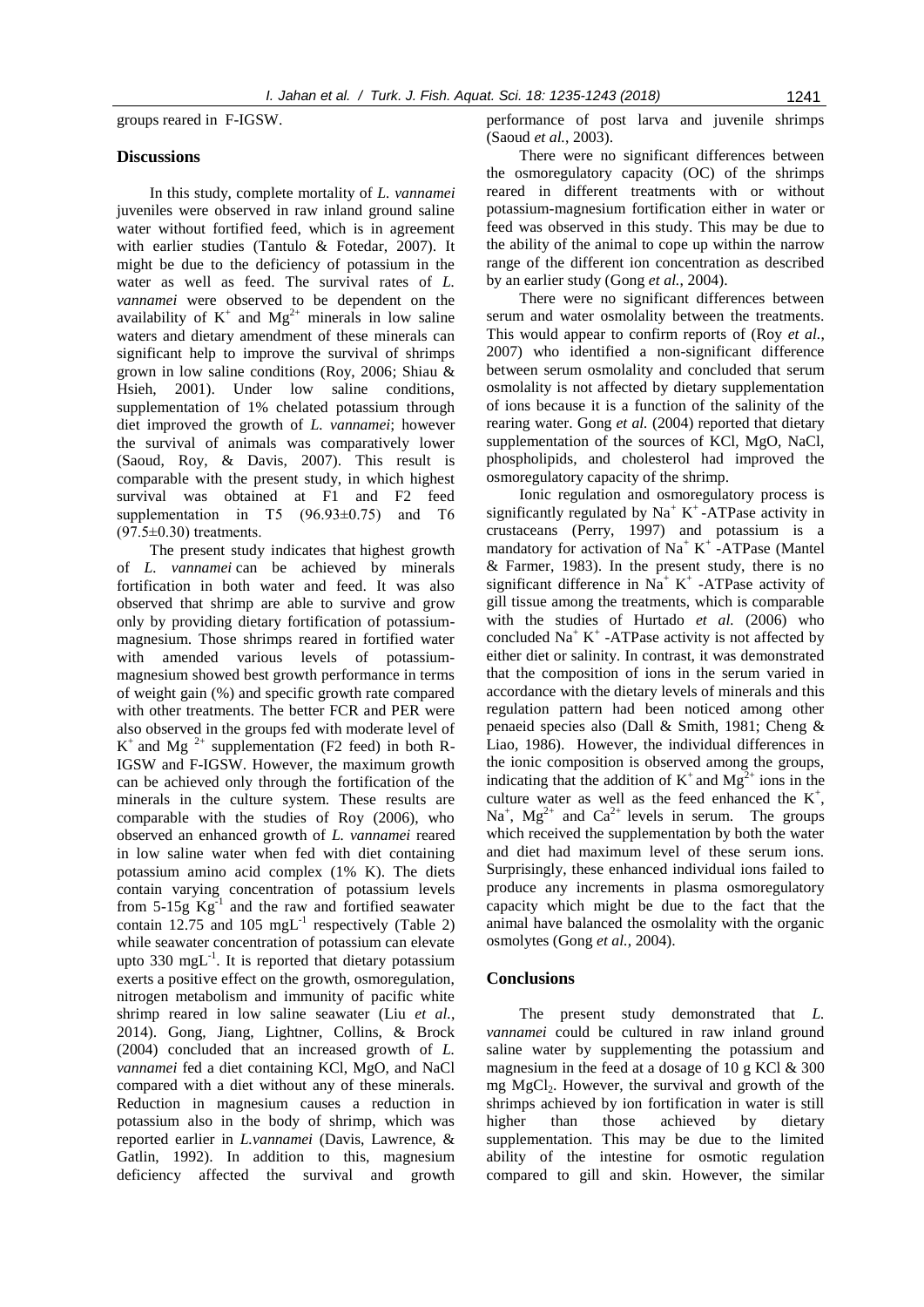osmolalities were achieved by dietary supplementation of ions compared to water supplementation. Our study further explains that the simultaneous supplementation of water and feed (5 g  $Kg^{-1}$  KCl & 150 mg  $Kg^{-1}$  MgCl<sub>2</sub>) with the ions yield best growth in *L. vannamei.* Future studies are necessary to optimize the levels of dietary supplementation in order to achieve similar production performance at par with water supplementation of ions.

# **Acknowledgements**

The authors are thankful to Director, ICAR-Central Institute of Fisheries Education (CIFE), Mumbai for providing facilities for carrying out this work. The first author acknowledges the Indian Council of Agricultural Research (ICAR), New Delhi has provided scholarship during the study period.

## **References**

- Antony, J., Vungurala, H., Saharan, N., Reddy, A. K., Chadha, N. K., Lakra, W. S., & Roy, L. A. (2015). Effects of salinity and  $\text{Na}^+\text{/K}^+$  ratio on osmoregulation and growth performance of black tiger prawn, *Penaeus monodon* Fabricius, 1798, juveniles reared in inland saline water. *Journal of the World the World Aquaculture Society*, *46*(2), 171-182. http://dx.doi.org/ 10.1111/jwas.12179.
- AOAC. (1995). Official Methods of Analysis. 13<sup>th</sup> Edition. *Association of Official Analytical Chemist*, Washington, D.C: 1038 pp.
- APHA. (1981). Standard methods of the examination of water.  $15<sup>th</sup>$  Edition. American Public Health water. 15th Edition. *American Public Health Association*, Washington, D.C: 1193 pp.
- APHA, AWWA, WEF. (2005). Standard methods for the examination of water and wastewater, 21st edition. *American Public Health Association*, Washington, DC, USA.
- Barman, U. K., Jana, S. N., Garg, S. K., Bhatnagar, A., & Arasu, A. R. T. (2005). Effect of inland water salinity on growth, feed conversion efficiency and intestinal enzyme activity in growing grey mullet, *Mugil cephalus* (Linn.): Field and laboratory studies. *Aquaculture International*, *13*(3), 241-256. http://dx.doi.org/10.1007/s10499-004-2479-5
- Bennetts, D. A., Webb, J. A., Stone, D. J. M., & Hill, D. M. (2006). Understanding the salinisation process for groundwater in an area of south-eastern Australia, using hydrochemical and isotopic evidence. *Journal of Hydrology*, *323*(1), 178- 192.https://doi.org/10.1016/j.jhydrol.2005.08.023
- Cheng, J. H., & Liao, I. C. (1986). Effect of salinity on the osmotic and ionic concentrations in the hemolymph of *Penaeus monodon* and *P. penicillatus*. In 1. Asian Fisheries Forum, Manila (Philippines), 26-31 pp.
- Dall, W., & Smith, D. M. (1981). Ionic regulation of four species of penaeid prawn. *Journal of Experimental Marine Biology and Ecology*, *55*(2-3), 219-232. https://doi.org/10.1016/0022-0981(81)90113-1
- Davis, D. A., Lawrence, A. L., & Gatlin, D. M. (1992). Mineral requirements of *Penaeus vannamei*: a preliminary examination of the dietary essentiality for

thirteen minerals. *Journal of the World Aquaculture Society*, *23*(1), 8-14.http://dx.doi.org/10.1111/j.1749- 7345.1992.tb00745.x

- Davis, D. A., Saoud, I. P., McGraw, W. J., & Rouse, D. B. (2002). Considerations for *Litopenaeus vannamei*  reared in inland low salinity waters. *Avances en Nutrición Acuicola VI. Memorias del VI Simposium Internacional de Nutrición Acuicola*, 3-6 pp.
- Davis, D. A., Boyd, C. E., Rouse, D. B., & Saoud, I. P. (2005). Effects of Potassium, Magnesium and Age on Growth and Survival of Litopenaeus vannamei Post‐ Larvae Reared in Inland Low Salinity Well Waters in West Alabama. *Journal of the World Aquaculture Society*, *36*(3), 416-419. http://dx.doi.org/10.1111/j.1749-7345.2005.tb00346.x
- Dinh, H. Q., & Fotedar, R. (2016). Early development of the blue mussel *Mytilus edulis* (Linnaeus, 1758) cultured in potassium-fortified inland saline water. *Aquaculture*, *452*, 373-379. https://doi.org/10.1016/j.aquaculture.2015.11.025
- Doroudi, M. S., Fielder, D. S., Allan, G. L., & Webster, G. K. (2006). Combined effects of salinity and potassium concentration on juvenile mulloway (*Argyrosomus japonicus*, Temminck and Schlegel) in inland saline groundwater. *Aquaculture Research*, *37*(10), 1034- 1039. http://dx.doi.org/10.1111/j.1365- 2109.2006.01525.x
- Fielder, D. S., Bardsley, W. J., & Allan, G. L. (2001). Survival and growth of Australian snapper, *Pagrus auratus*, in saline groundwater from inland New South Wales, Australia. *Aquaculture*, *201*(1), 73-90. https://doi.org/10.1016/S0044-8486 (01)00555-5
- Fiske, C. H., & Subbarow, Y. (1925). The colorimetric determination of phosphorus. *J. biol. Chem*, *66*(2), 375-400.
- Ghassemi, F., Jakeman, A. J., & Nix, H. A. (1995). *Salinisation of land and water resources: human causes, extent, management and case studies*. CAB international.
- Gong, H., Jiang, D. H., Lightner, D. V., Collins, C., & Brock, D. (2004). A dietary modification approach to improve the osmoregulatory capacity of *Litopenaeus vannamei* cultured in the Arizona desert. *Aquaculture Nutrition*, *10*(4), http://dx.doi.org/10.1111/j.1365-2095.2004.00294.x
- Halver, J. E. (1976). The nutritional requirements of cultivated warmwater and coldwater fish species. In *FAO Technical Conference on Aquaculture, Kyoto (Japan).*
- Jahan, I. (2016). Growth and survival of *Litopenaeus vannamei* (Boone, 1931) fed with different dietary potassium  $(K^+)$  and magnesium  $(Mg^{2+})$  levels and reared in inland ground water. M. F. Sc. Dissertation, ICAR- CIFE, Mumbai.
- Hurtado, M. A., Racotta, I. S., Arjona, O., Hernández‐ Rodríguez, M., Goytortúa, E., Civera, R., & Palacios, E. (2006). Effect of hypo‐ and hyper- saline conditions on osmolarity and fatty acid composition of juvenile shrimp *Litopenaeus vannamei* (Boone, 1931) fed low‐ and high‐ HUFA diets. *Aquaculture research*, *37*(13), 1316- 1326.http://dx.doi.org/10.1111/j.1365- 2109.2006.01568.x
- Lakra, W. S., Reddy, A. K. & Harikrishna, V. (2014) Technology for commercial farming of Pacific white shrimp *Litopenaeus vannamei* in inland saline soils using ground saline water. CIFE Technical Bulletin-1,